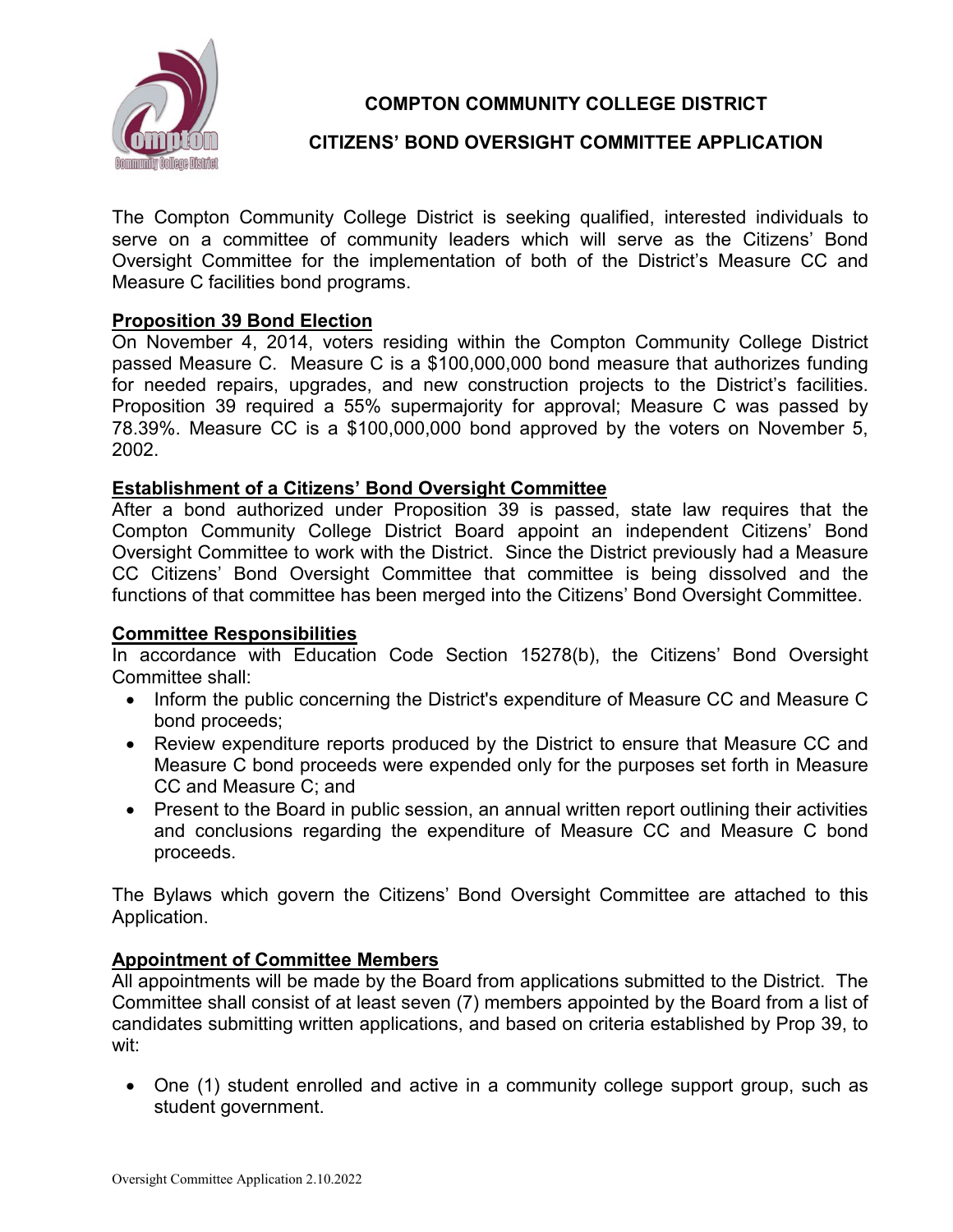- One (1) member active in a business organization representing the business community located in the District.
- One (1) member active in a senior citizens' organization.
- One (1) member active in a bona-fide taxpayers association.
- One (1) member active in a support organization for the college, such as a foundation.
- Two (2) members of the community at-large.

#### **Time Commitment and Term**

Initial appointments will be staggered, such that some of the initial appointees will be appointed to serve one full two-year term. The other initial appointments will serve a one-year term, but will be eligible for reappointment by the Board for a second and third two-year term.

## **Would You be Interested in Serving?**

If you wish to serve on this important committee, please review the committee Bylaws for more information about the committee's role and responsibilities and complete the attached application. Completed applications should be sent to the Compton Community College District by **5:00 P.M. on Monday, March 14, 2022.**

#### **Return this completed application by mail or email to:**

Dr. Keith Curry President/Chief Executive Officer Compton Community College District 1111 E. Artesia Blvd., Compton, CA 90221 Telephone: (310) 900-1600, Ext. 2000 [kcurry@compton.edu](mailto:kcurry@compton.edu)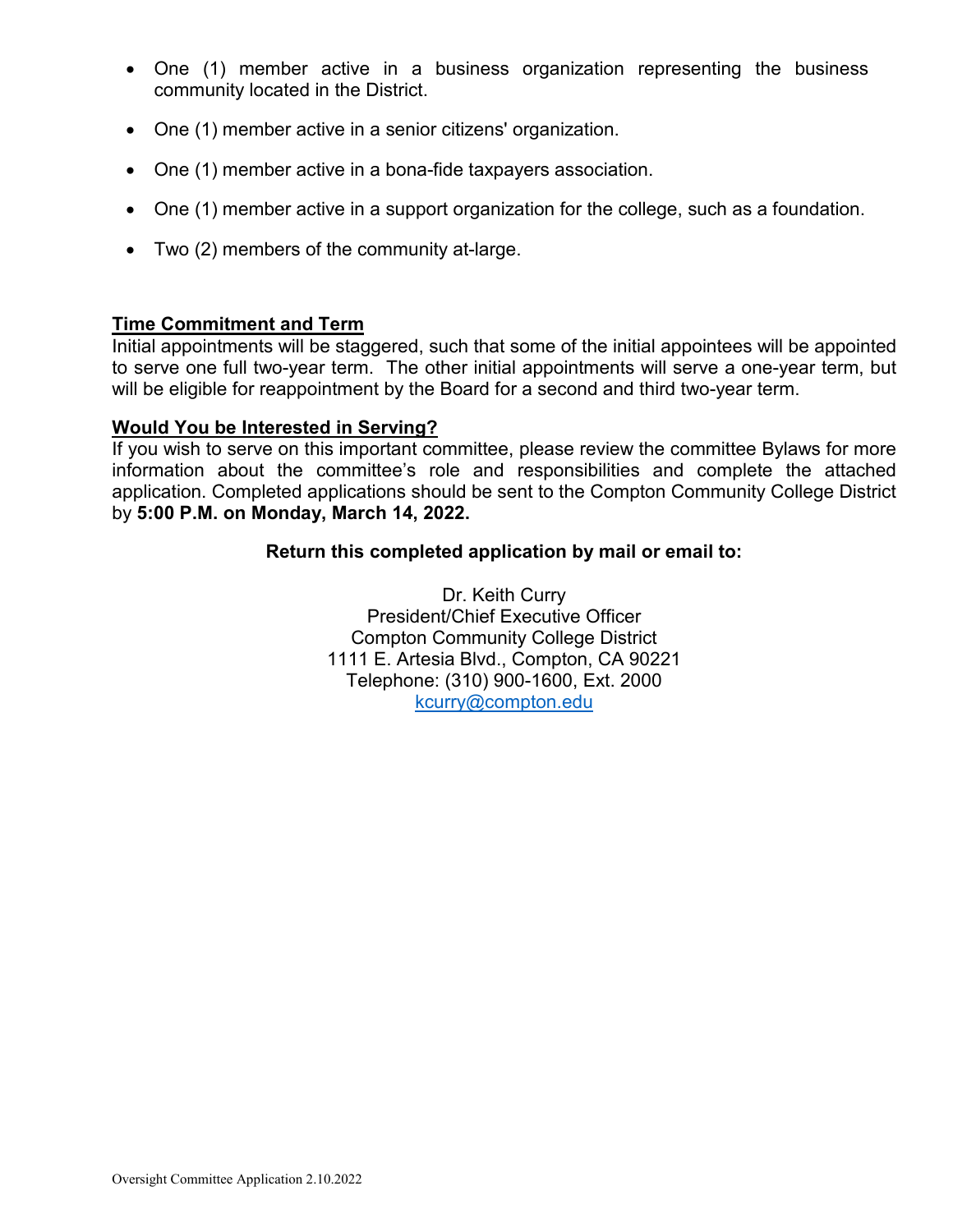## **Instructions**

Please provide all information requested. Use black ink. Any attachments must be single-sided on 8.5" x 11" paper.

Important: Any letters of support or recommendation must be made a part of this application and submitted together with the application form.

## **APPLICANT'S INFORMATION**

| Telephone: [Daytime] ________________________ | [Evening] _____________________ |  |  |  |
|-----------------------------------------------|---------------------------------|--|--|--|
|                                               |                                 |  |  |  |
| Mailing Address (if different from above) _   |                                 |  |  |  |

Under which category of membership does the applicant meet the qualifications for membership?

- $\Box$  A member active in a business organization representing the business community located within the district;
- $\Box$  A member who is a resident of the district and active in a senior citizen's organization;
- $\Box$  A member who is a resident of the district and active in a bona fide taxpayer's organization;
- $\Box$  A member enrolled as a student at the Compton College and active in a campus group; and
- $\Box$  A member active in an organization supporting the District such as the foundation.
- 1. Are you an employee of the District?\*
- 2. Are you a vendor, contractor, or consultant to the District?\*
- 3. Do you have conflicts that would preclude your attending quarterly meetings?
- 4. Do you know of any reason, such as a potential conflict of interest, which would adversely affect your ability to serve on the Independent Citizens' Bond Oversight Committee?\*
- 5. Are you willing to comply with the ethics code included in the bylaws?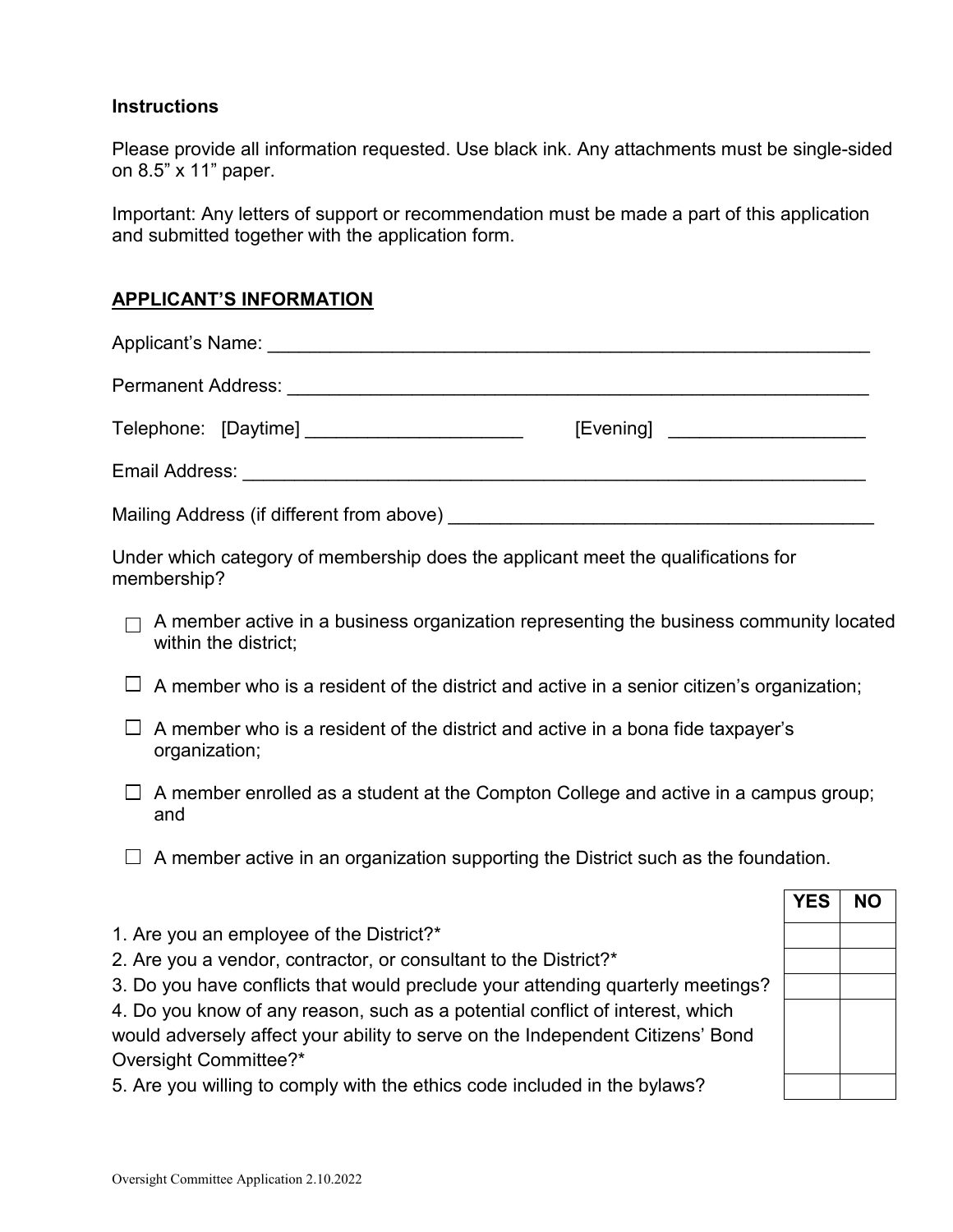(\*Employees, vendors, contractors, and consultants of the Compton Community College District are prohibited by law from being members of the Citizens' Bond Oversight Committee. Employment which could result in becoming a contractor or subcontractor to the district would also be a potential conflict.)

|    | <b>APPLICANT'S NAME:</b> APPLICANT'S NAME:<br>Page 2                                                                                                                                                                                                    |  |  |  |
|----|---------------------------------------------------------------------------------------------------------------------------------------------------------------------------------------------------------------------------------------------------------|--|--|--|
|    | <b>Employment</b>                                                                                                                                                                                                                                       |  |  |  |
|    |                                                                                                                                                                                                                                                         |  |  |  |
|    |                                                                                                                                                                                                                                                         |  |  |  |
|    |                                                                                                                                                                                                                                                         |  |  |  |
|    | <b>Other Information</b>                                                                                                                                                                                                                                |  |  |  |
|    | 1. You may also attach a resume reflecting your experience, community activities or other<br>qualifications not listed below that would be helpful in evaluating your application.                                                                      |  |  |  |
|    | 2. Have you served on an advisory committee before: ____ Yes ______ No                                                                                                                                                                                  |  |  |  |
|    |                                                                                                                                                                                                                                                         |  |  |  |
|    |                                                                                                                                                                                                                                                         |  |  |  |
|    |                                                                                                                                                                                                                                                         |  |  |  |
|    | 3. Please explain why you would like to be a member of the Citizens' Bond Oversight<br>Committee:                                                                                                                                                       |  |  |  |
|    |                                                                                                                                                                                                                                                         |  |  |  |
|    |                                                                                                                                                                                                                                                         |  |  |  |
|    |                                                                                                                                                                                                                                                         |  |  |  |
|    | 4. Do you have any special area of expertise on experiences that you think would be helpful<br>to the committee?                                                                                                                                        |  |  |  |
| 5. | Do you or an immediate family member have any relationship (professional, financial or<br>other) that might create a potential conflict of interest for you if you were to serve as a<br>member of the Citizens' Bond Oversight Committee?<br>No<br>Yes |  |  |  |

\_\_\_\_\_\_\_\_\_\_\_\_\_\_\_\_\_\_\_\_\_\_\_\_\_\_\_\_\_\_\_\_\_\_\_\_\_\_\_\_\_\_\_\_\_\_\_\_\_\_\_\_\_\_\_\_\_\_\_\_\_\_\_\_\_\_\_\_\_\_\_\_

\_\_\_\_\_\_\_\_\_\_\_\_\_\_\_\_\_\_\_\_\_\_\_\_\_\_\_\_\_\_\_\_\_\_\_\_\_\_\_\_\_\_\_\_\_\_\_\_\_\_\_\_\_\_\_\_\_\_\_\_\_\_\_\_\_\_\_\_\_\_\_\_

\_\_\_\_\_\_\_\_\_\_\_\_\_\_\_\_\_\_\_\_\_\_\_\_\_\_\_\_\_\_\_\_\_\_\_\_\_\_\_\_\_\_\_\_\_\_\_\_\_\_\_\_\_\_\_\_\_\_\_\_\_\_\_\_\_\_\_\_\_\_\_\_

If yes, please explain: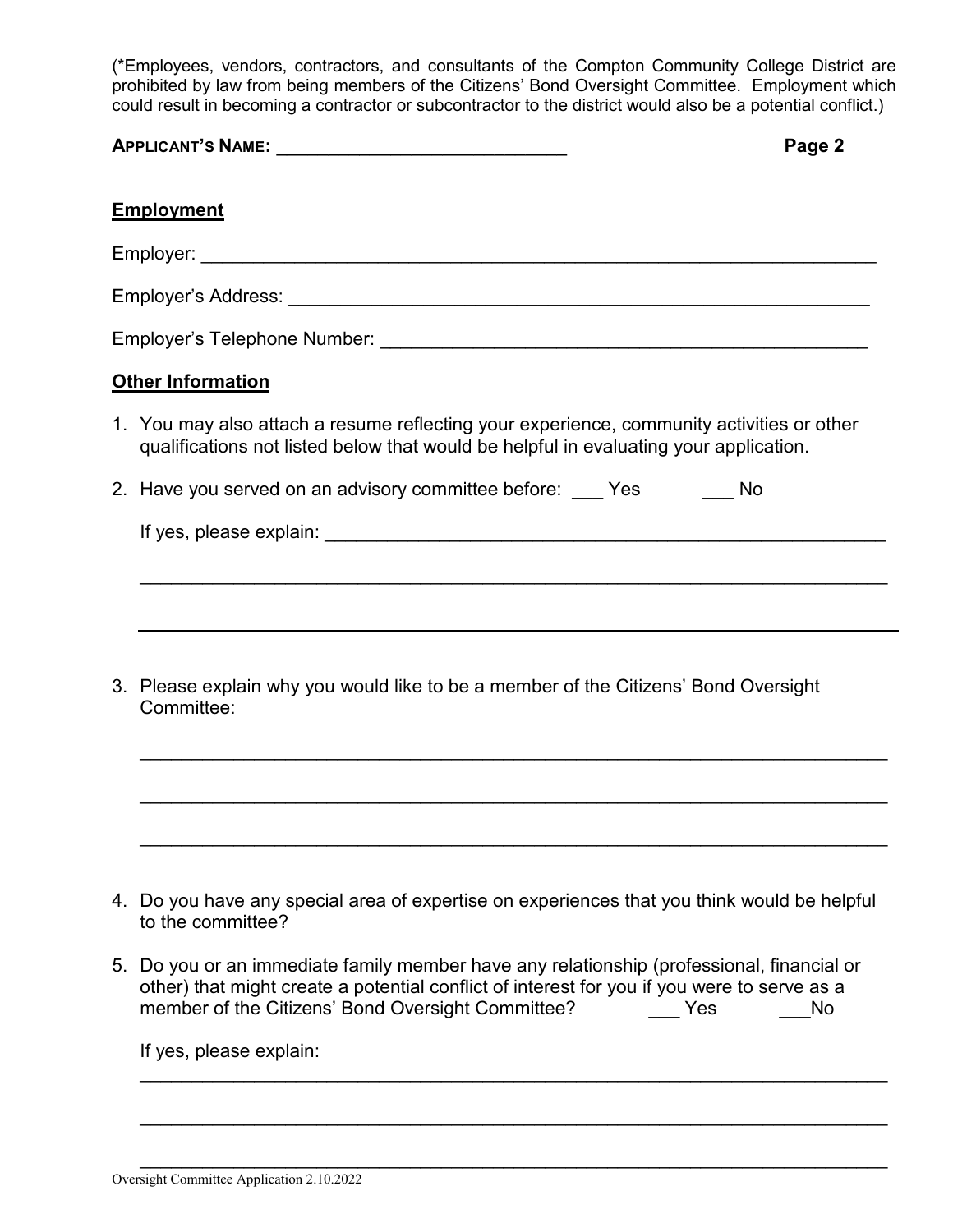| APPLICANT'S NAME:                                                                                                                                                  |                                                                                                                       | Page 3                |
|--------------------------------------------------------------------------------------------------------------------------------------------------------------------|-----------------------------------------------------------------------------------------------------------------------|-----------------------|
| 6. What particular talent or perspective, if any, would you bring to your service as a member?                                                                     | ,我们也不能在这里的人,我们也不能在这里的人,我们也不能在这里的人,我们也不能在这里的人,我们也不能在这里的人,我们也不能在这里的人,我们也不能在这里的人,我们也                                     |                       |
|                                                                                                                                                                    |                                                                                                                       |                       |
| 7. Please list any experience or other relevant factors (up to three) that you believe prepare<br>you for service on the Citizens' Bond Oversight Committee:<br>i. |                                                                                                                       |                       |
|                                                                                                                                                                    | <u> 1989 - Johann Stoff, deutscher Stoff, der Stoff, der Stoff, der Stoff, der Stoff, der Stoff, der Stoff, der S</u> |                       |
| ii.                                                                                                                                                                |                                                                                                                       |                       |
| iii.                                                                                                                                                               |                                                                                                                       |                       |
| 8. Educational Institutions Attended<br>i.                                                                                                                         | Degree (if applicable)                                                                                                | <b>Field of Study</b> |
| ii.<br>iii.                                                                                                                                                        |                                                                                                                       |                       |